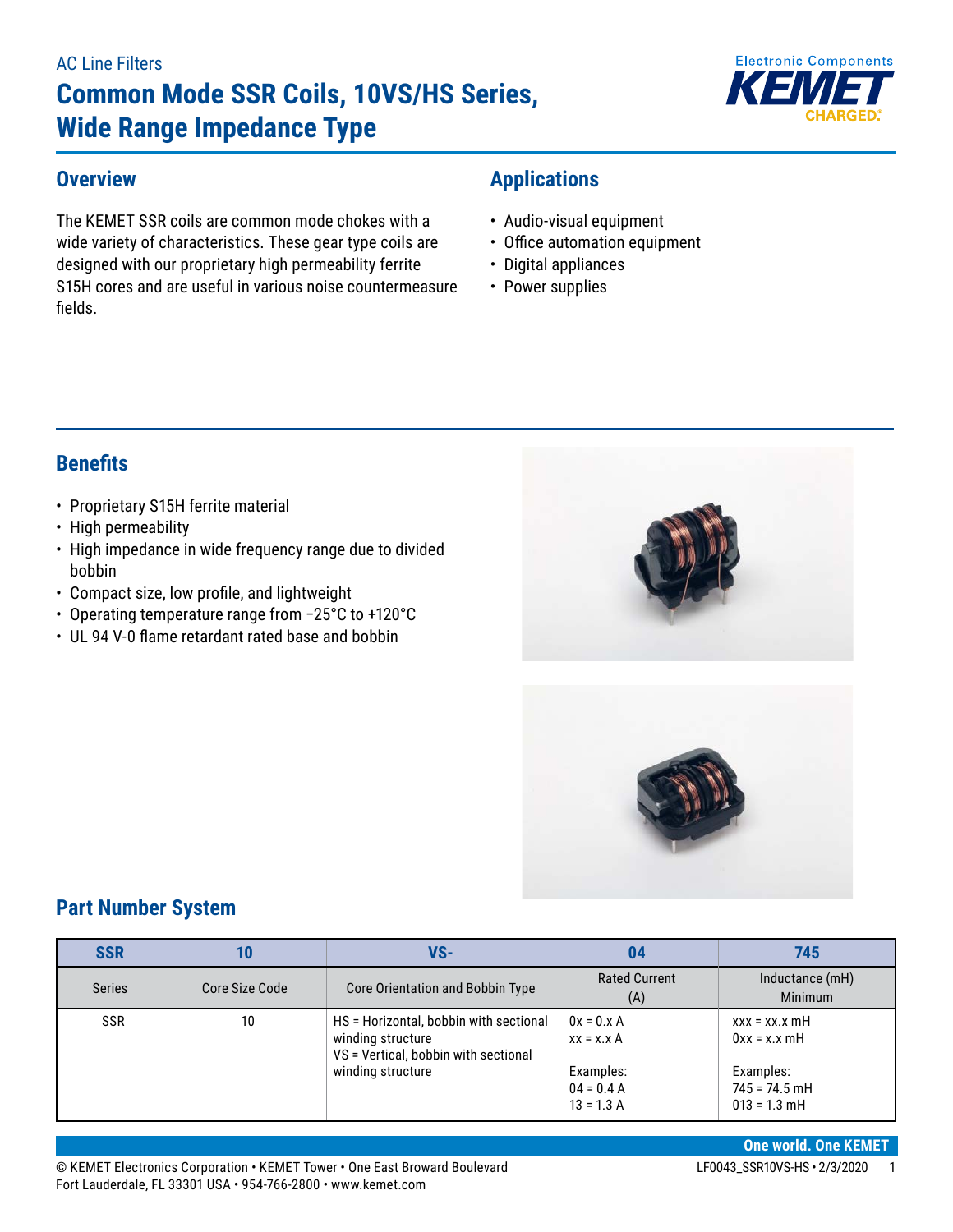

## **Magnetic Permeability of Ferrite Material**

In order to achieve most efficient noise reduction, it is important to select the material according to the target frequency band.

Depending on its magnetic permeability, a particular ferrite material will be effective in a certain frequency band. A schematic representation of the relationship between the magnetic permeability of each material and the corresponding effective band range is shown in Figure 1. Materials with higher magnetic permeability are effective in the lower frequency range, while those with lower magnetic permeability are effective in the higher frequency range. Thus, Mn-Zn products are mainly used for reducing conduction noise, while Ni-Zn products are commonly used for radiation noise countermeasures.

The effective frequency range varies depending on core shape, size and number of windings. This frequency dependence of the magnetic permeability as shown in the figure serves for reference purposes only and it should be tested on the actual device to determine its effectiveness.

S18H, S15H, 10H, 7H, 5H, 1400L and 700L are KEMET's proprietary ferrite material names. Other materials can also be available on request.



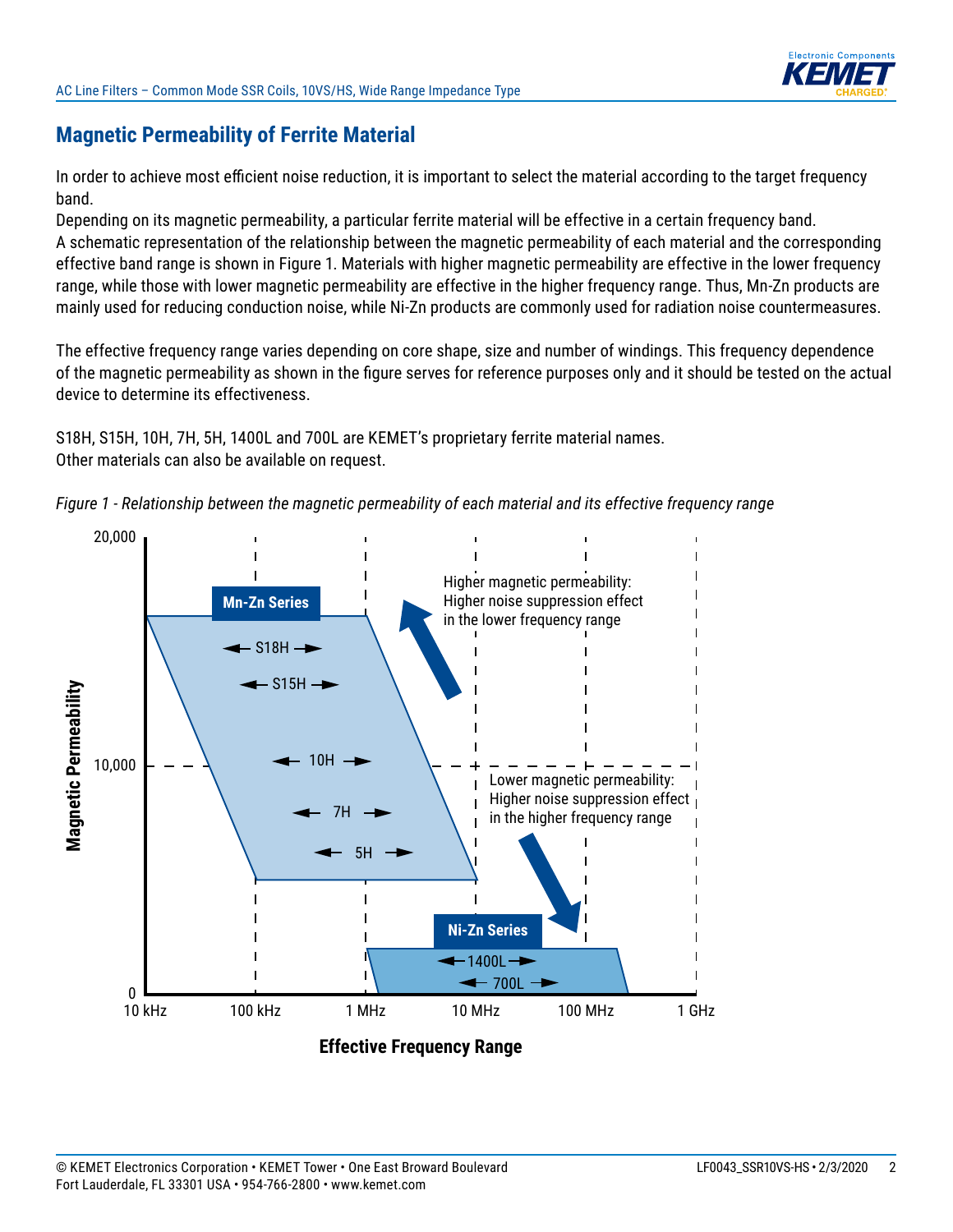

# **Dimensions – Millimeters**



# **Environmental Compliance**

All KEMET AC Line Filters are RoHS Compliant.

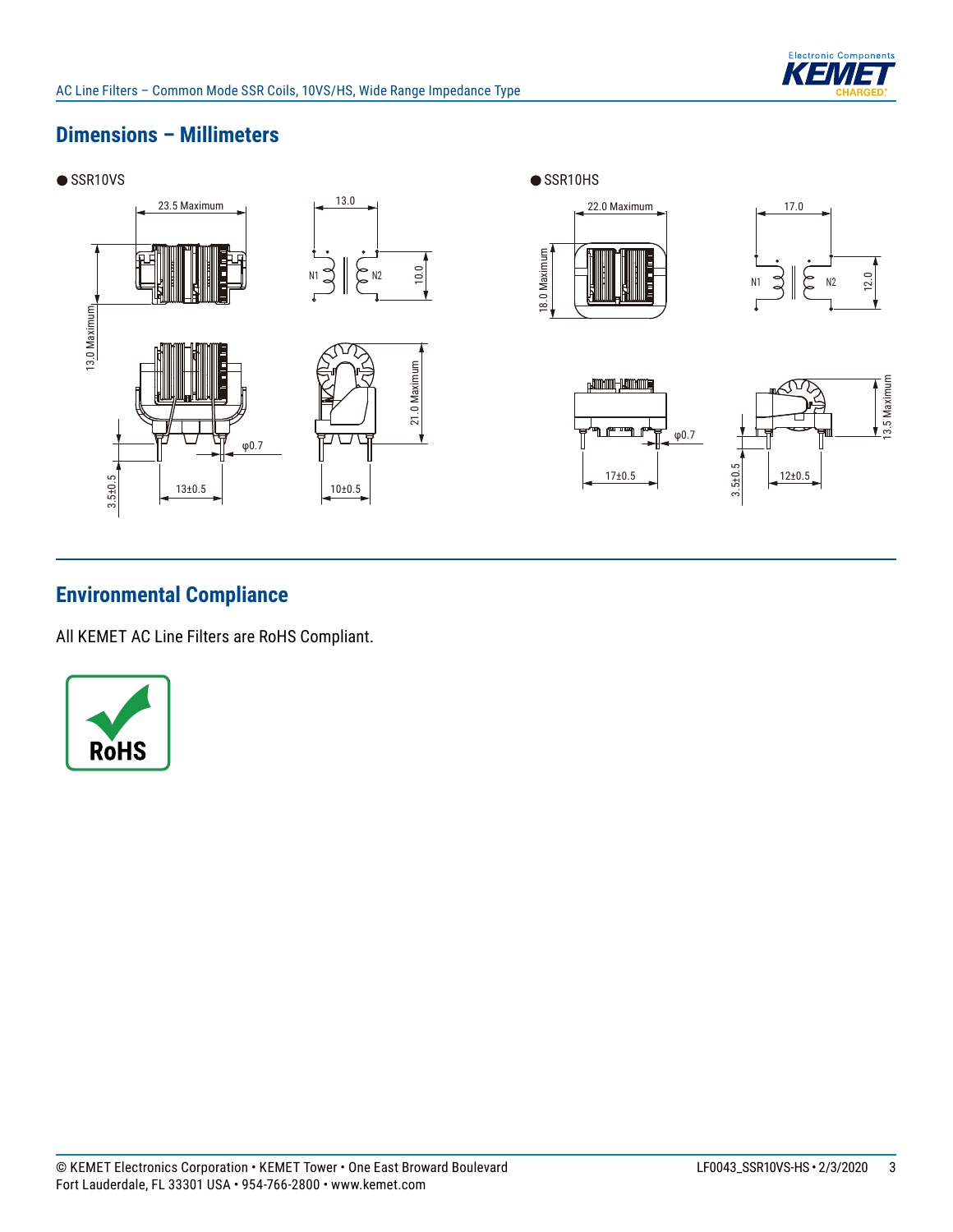

# **Performance Characteristics**

| Item                               | <b>Performance Characteristics</b>              |
|------------------------------------|-------------------------------------------------|
| Rated Voltage                      | 250 VAC                                         |
| Withstanding Voltage               | 2,400 VAC (2 seconds, between lines)            |
| <b>Insulation Resistance</b>       | $>$ 100 MΩ at 500 VDC (between lines)           |
| <b>Rated Current Range</b>         | $0.4 - 3.0 A$                                   |
| Rated Inductance Range             | $1.3 - 74.5$ mH minimum                         |
| Inductance Measurement Condition   | 10 kHz                                          |
| <b>Thermal Class</b>               | $E(120^{\circ}C)$                               |
| <b>Operating Temperature Range</b> | -25°C to +120°C (include self temperature rise) |

# **Table 1 – Ratings & Part Number Reference**

| <b>Part Number</b> | <b>Rated Current</b><br>(A) | Inductance (mH)<br><b>Minimum</b> | <b>DC Resistance/</b><br>Line $(\Omega)$<br><b>Maximum</b> | <b>Temperature</b><br><b>Rise (K)</b><br><b>Maximum</b> | <b>Wire Diameter</b><br>(mm) | <b>Weight (g)</b><br><b>Approximate</b> |
|--------------------|-----------------------------|-----------------------------------|------------------------------------------------------------|---------------------------------------------------------|------------------------------|-----------------------------------------|
| SSR10HS-04745      | 0.4                         | 74.5                              | 2.50                                                       | 50                                                      | 0.20                         | 9                                       |
| SSR10VS-04745      | 0.4                         | 74.5                              | 2.50                                                       | 50                                                      | 0.20                         | 9                                       |
| SSR10HS-05495      | 0.5                         | 49.5                              | 1.60                                                       | 50                                                      | 0.23                         | 9                                       |
| SSR10VS-05495      | 0.5                         | 49.5                              | 1.60                                                       | 50                                                      | 0.23                         | 9                                       |
| SSR10HS-06385      | 0.6                         | 38.5                              | 1.20                                                       | 50                                                      | 0.25                         | 9                                       |
| SSR10VS-06385      | 0.6                         | 38.5                              | 1.20                                                       | 50                                                      | 0.25                         | 9                                       |
| SSR10HS-07265      | 0.7                         | 26.5                              | 0.85                                                       | 50                                                      | 0.28                         | 9                                       |
| SSR10VS-07265      | 0.7                         | 26.5                              | 0.85                                                       | 50                                                      | 0.28                         | 9                                       |
| SSR10HS-08180      | 0.8                         | 18.0                              | 0.60                                                       | 50                                                      | 0.30                         | 9                                       |
| SSR10VS-08180      | 0.8                         | 18.0                              | 0.60                                                       | 50                                                      | 0.30                         | 9                                       |
| SSR10HS-10135      | 1.0                         | 13.5                              | 0.43                                                       | 50                                                      | 0.32                         | 9                                       |
| SSR10VS-10135      | 1.0                         | 13.5                              | 0.43                                                       | 50                                                      | 0.32                         | 9                                       |
| SSR10HS-11110      | 1.1                         | 11.0                              | 0.33                                                       | 50                                                      | 0.35                         | 9                                       |
| SSR10VS-11110      | 1.1                         | 11.0                              | 0.33                                                       | 50                                                      | 0.35                         | 9                                       |
| SSR10HS-13075      | 1.3                         | 7.5                               | 0.24                                                       | 50                                                      | 0.37                         | 9                                       |
| SSR10VS-13075      | 1.3                         | 7.5                               | 0.24                                                       | 50                                                      | 0.37                         | 9                                       |
| SSR10HS-17048      | 1.7                         | 4.8                               | 0.17                                                       | 55                                                      | 0.40                         | 9                                       |
| SSR10VS-17048      | 1.7                         | 4.8                               | 0.17                                                       | 55                                                      | 0.40                         | 9                                       |
| SSR10HS-22026      | 2.2                         | 2.6                               | 0.10                                                       | 55                                                      | 0.45                         | 9                                       |
| SSR10VS-22026      | 2.2                         | 2.6                               | 0.10                                                       | 55                                                      | 0.45                         | 9                                       |
| SSR10HS-30013      | 3.0                         | 1.3                               | 0.06                                                       | 60                                                      | 0.50                         | 9                                       |
| SSR10VS-30013      | 3.0                         | 1.3                               | 0.06                                                       | 60                                                      | 0.50                         | 9                                       |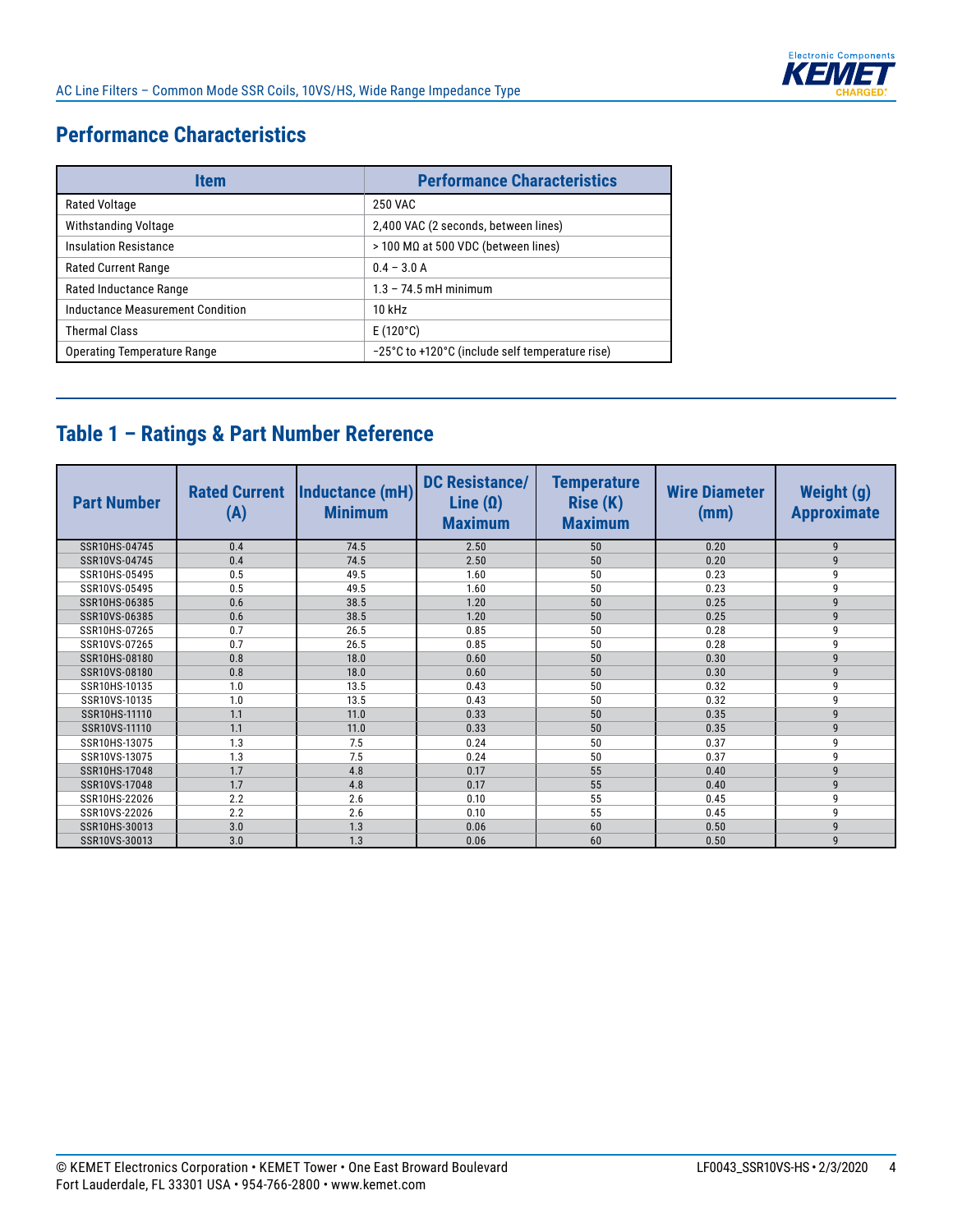

# **Frequency Characteristics**















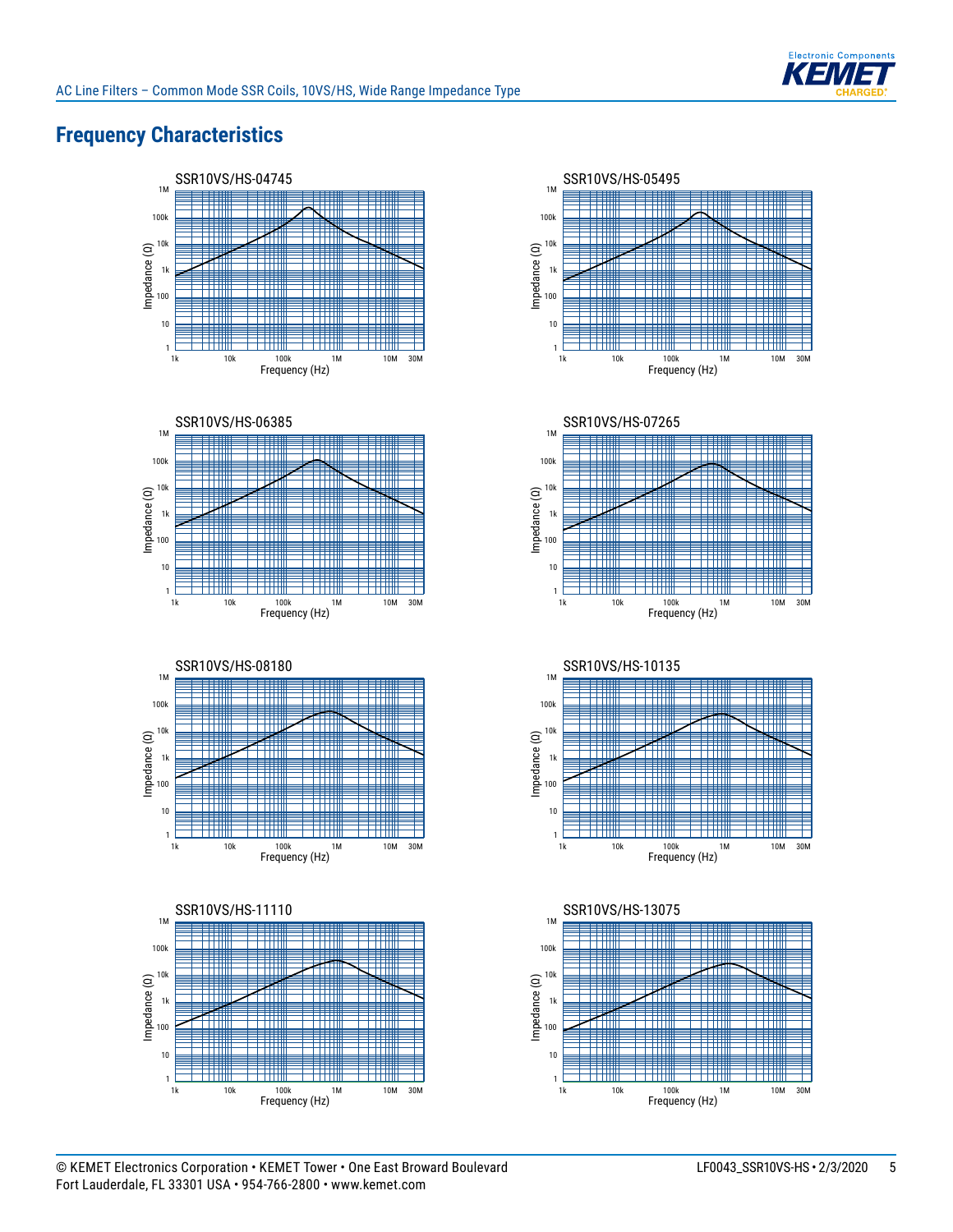

# **Frequency Characteristics cont.**







# **Packaging**

| <b>Type</b>          | <b>Packaging Type</b> | <b>Pieces Per Box</b> |
|----------------------|-----------------------|-----------------------|
| SSR <sub>10</sub> HS |                       | 300                   |
| SSR <sub>10</sub> VS | Trav                  | 600                   |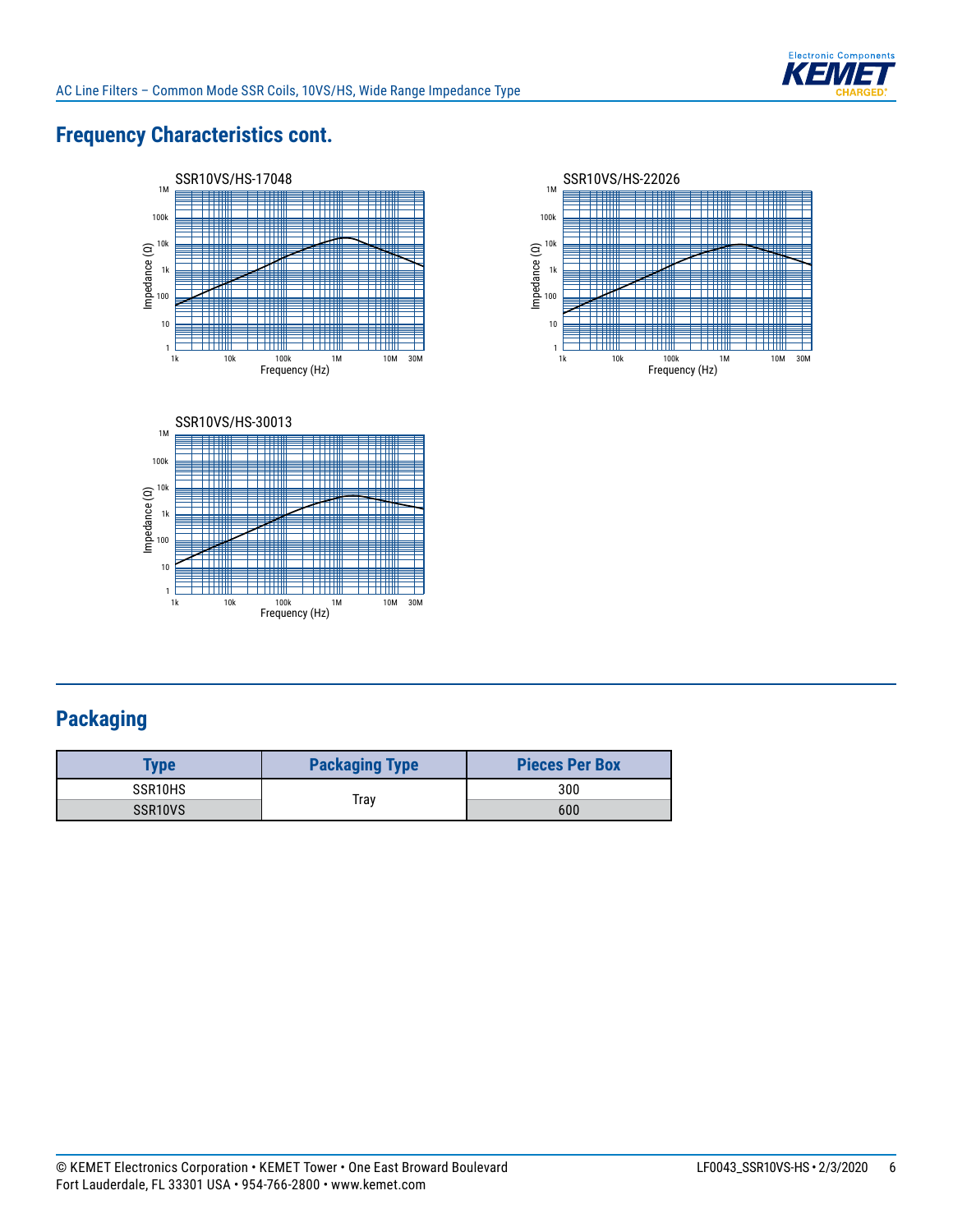

## **Handling Precautions**

#### **Precautions for product storage**

AC Line Filters should be stored in normal working environments. While the chokes themselves are quite robust in other environments, solderability will be degraded by exposure to high temperatures, high humidity, corrosive atmospheres, and long term storage.

KEMET recommends that maximum storage temperature not exceed 40°C and maximum storage humidity not exceed 70% relative humidity. Atmospheres should be free of chlorine and sulfur bearing compounds. Temperature fluctuations should be minimized to avoid condensation on the parts. Avoid storage near strong magnetic fields, as this might magnetize the product.

For optimized solderability, AC line filters stock should be used promptly and preferably within 6 months of receipt.

#### **Product temperature rise values**

The values listed for temperature rise are the result of self-heating in wires when the rated current (commercial frequency) is applied.

When using the product, check and evaluate the value of the core temperature rise under actual operating conditions.